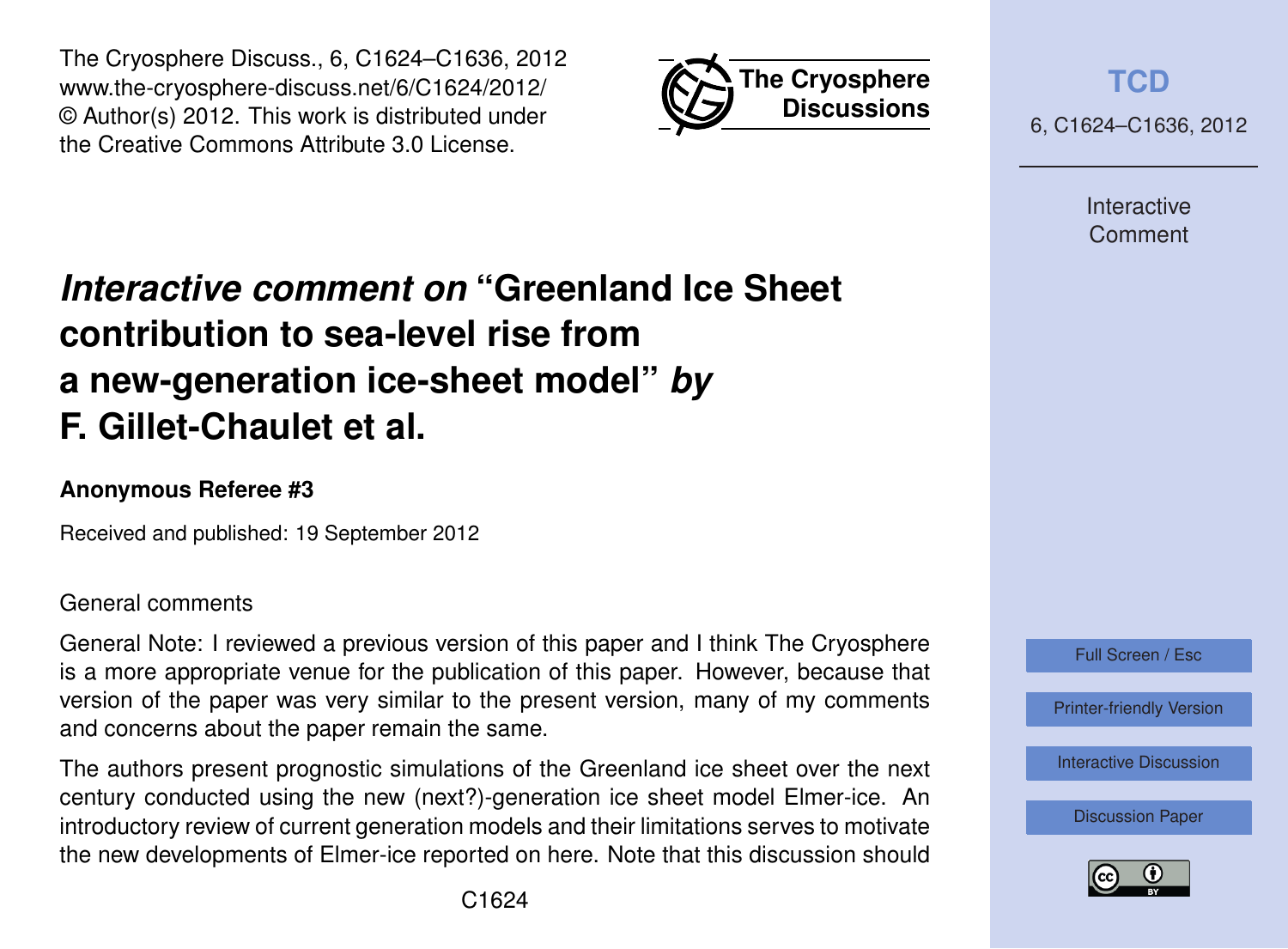really be explicitly aimed at circa AR4 models, since there are currently a half dozen or so models that could also be called "next generation". The authors also discuss Elmer's capabilities, their initialization procedure, and the model output from a number of prognostic experiments accounting for perturbations to both surface mass balance and ice dynamics. The output from these perturbation experiments are presented as changes in ice sheet mass loss over time (and the resultant change in global sea-level) relative to a control run for which climate (surface mass balance) and dynamic forcing (basal sliding coefficients) are held steady at their initial values.

The capabilities of the model showcased in this paper are impressive and overall the model represents a significant technical achievement. The combination of meshing capability, solver capability, and data assimilation capability are all first rate and are currently matched by only one other modeling group in the world today. While the experiments reported on in the paper are certainly useful for probing the parameter space of future ice sheet behavior, it seems like that fact could be stated a bit more explicitly in the paper. Instead, it seems like the authors are trying to "sell" the results from the experiments as representative of particular "realistic" future scenarios for Greenland's evolution. For example, the primary thing we learn from the paper is that discharge from the ice sheet increases depending on how slippery the ice sheet bed might become in the future. This in itself is not surprising. But rather than trying to sell the results from these rather arbitrarily forced experiments as realistic possible futures for Greenland – which is very difficult, because the perturbations are largely arbitrary (e.g. how does a doubling of sliding everywhere correspond to some kind of realistic physical forcing, like a change in meltwater lubrication at the ice sheet bed?) – why don't the authors take the more honest and reasonable approach of treating the experiments as a sensitivity study designed for probing the possible bounds of future ice sheet mass loss and sea-level rise from Greenland?

Another example is the conclusion made in the paper (and re-stated in the abstract) about the "increasing dynamic perturbation" experiment, whereby the model is forced

### **[TCD](http://www.the-cryosphere-discuss.net)**

6, C1624–C1636, 2012

Interactive **Comment** 

Full Screen / Esc

[Printer-friendly Version](http://www.the-cryosphere-discuss.net/6/C1624/2012/tcd-6-C1624-2012-print.pdf)

[Interactive Discussion](http://www.the-cryosphere-discuss.net/6/2789/2012/tcd-6-2789-2012-discussion.html)

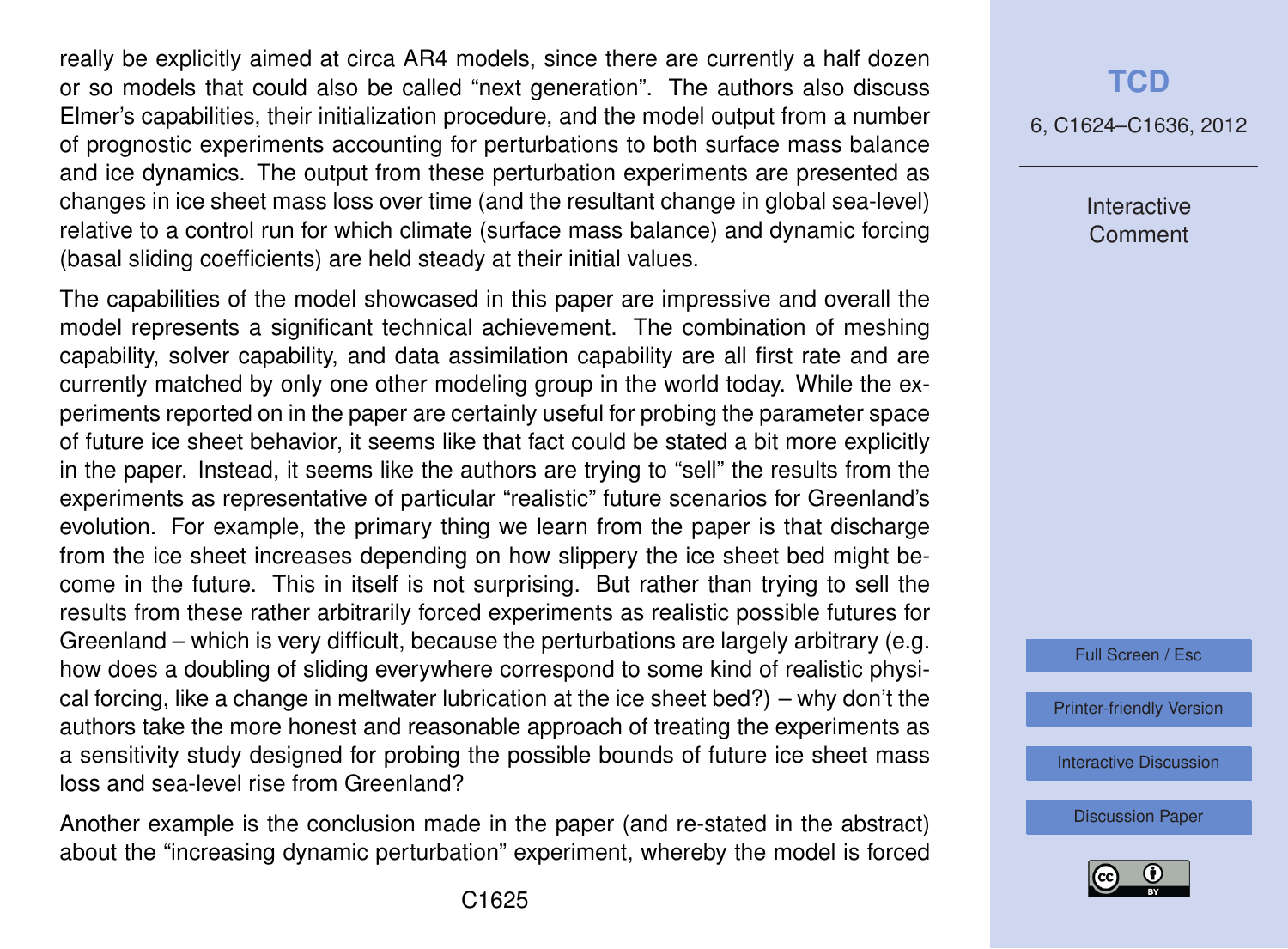by a decrease in the value of the basal traction parameter, everywhere, by 10x over one century. Since, as the authors admit, such a scenario is highly unlikely, why not argue that these results demonstrate exactly how drastic (and probably unrealistic) a dynamic perturbation is necessary in order to maintain long-term increasing rates of mass flux from the ice sheet? To me, the results of this experiment can be used to argue that such a dynamic change is highly unlikely, and thus can be used to place an upper bound on future dynamic mass loss and sea-level rise from the ice sheet. Further, it strongly argues against doing things like extrapolating the increasing rates of mass loss from the last decade into the future, because it demonstrates just what kind of dynamic forcing is required to justify doing so (that is, very unrealistic forcing). This conclusion seems equally or more important to me, and much more believable, than trying to convince the reader that the results represent a reasonable potential future for Greenland.

A related complaint is the statement from the abstract (and similar statements sprinkled throughout the main text) that "By conducting perturbation experiments, we investigate how current ice loss will endure over the next century". The implication is that the model initial condition is such that it captures current rates of observed ice sheet mass loss (thus, the model initial condition captures current-day transients) and that the applied perturbations are physically reasonable and/or constrained such that they are representative of what we expect the ice sheet to be subjected to over the next century. Neither of these is true, however, in terms of what is presented and discussed in the paper. Again, there seems to be plenty to learn here if the results are presented more honestly as coming from perturbation experiments aimed at bounding the likely future sea level rise contribution from Greenland (i.e., it seems unlikely that we can expect dynamic mass loss of >114 mm by 2100, because now we have some idea about what kind of dynamic forcing is required in order for that to happen).

The issue about basal boundary conditions resulting in mass loss of ∼10% of the total discharge through the basal boundary is a bit disturbing. This is not a small number of

## **[TCD](http://www.the-cryosphere-discuss.net)**

6, C1624–C1636, 2012

Interactive **Comment** 



[Printer-friendly Version](http://www.the-cryosphere-discuss.net/6/C1624/2012/tcd-6-C1624-2012-print.pdf)

[Interactive Discussion](http://www.the-cryosphere-discuss.net/6/2789/2012/tcd-6-2789-2012-discussion.html)

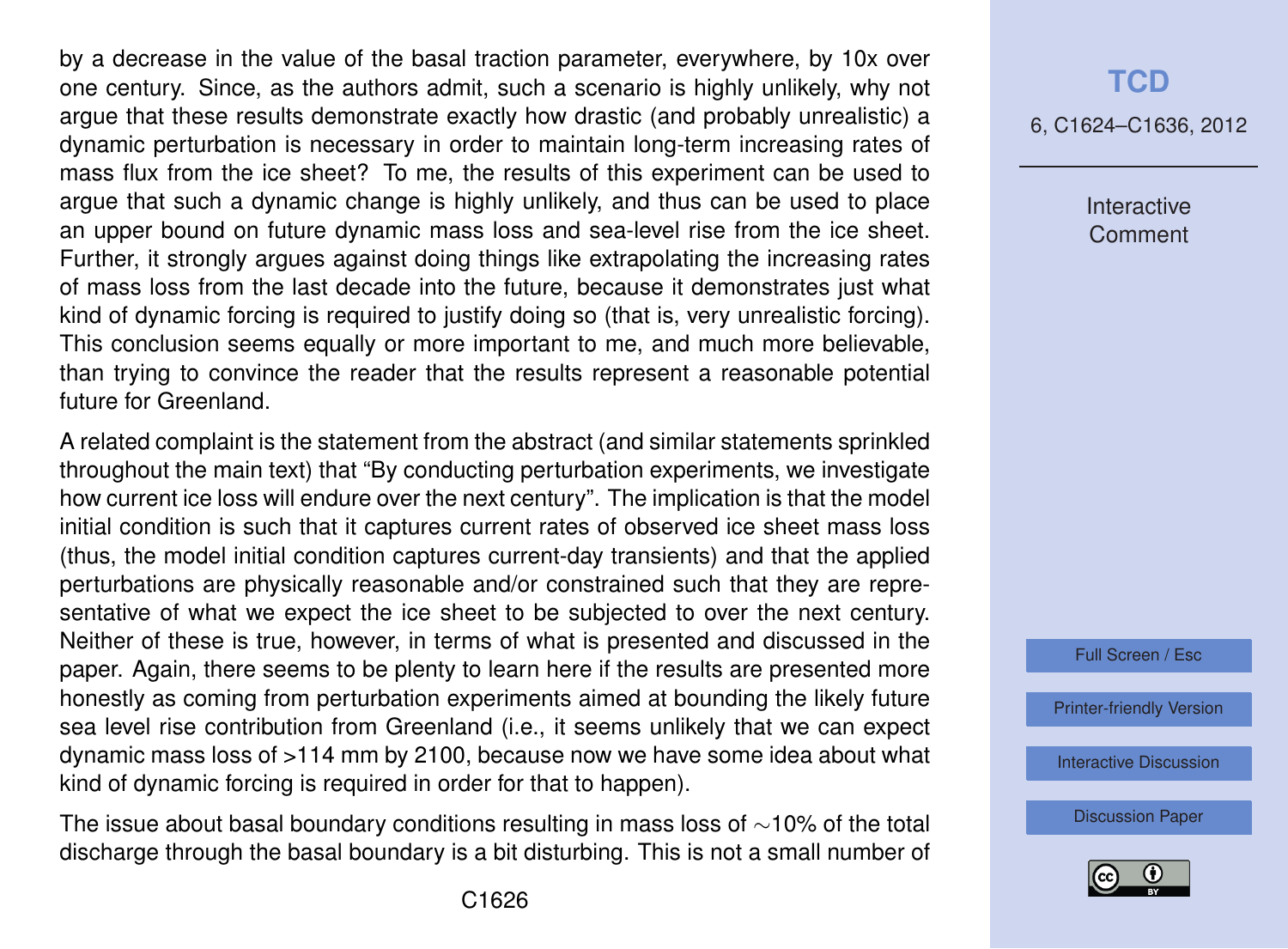mass that is not being conserved. I am not an expert on finite elements but I do know that there are methods for enforcing conservation both locally and globally. If the mesh is at fault for some reason, shouldn't a more high fidelity mesh be used? In general, this issue seems to be swept under the rug a bit too much.

Specific comments

#### p.2789

line 7: ". . . only represent rapid ice flow in an approximate fashion." Be specific about what you mean here. What does "approximate" mean? What is the specific problem? Resolution? Wrong gov. equations? Simplification of boundary conditions? All of these?

Line 11-12: The statement that one needs to be solving Stokes is not necessarily true. Depends on lots of things, like resolution, bed roughness, etc. In many places lower order approximations are appropriate (e.g. even SIA is ok in the interior).

Line 18-19: "...if destabilizing processes continue ...". This is misleading relative to what is presented in the paper. Yes, this was the result of one of the experiments but by your own admission that experiment is unrealistically extreme. This makes it sounds like increasing rates of mass loss into the future are not unlikely but I think the more reasonable interpretation of the experiment results is that the are unlikely.

p.2790

line 13: water filling crevasses does not soften them, the latent heat from water does.

Line 24- . "The lack of skill of current generation . . ." This discussion is a bit dated and disingenuous, since there are a number of new models now that have shown good skill in reproducing observations of rapid change (and these models have been published on as well).

**[TCD](http://www.the-cryosphere-discuss.net)**

6, C1624–C1636, 2012

Interactive Comment

Full Screen / Esc

[Printer-friendly Version](http://www.the-cryosphere-discuss.net/6/C1624/2012/tcd-6-C1624-2012-print.pdf)

[Interactive Discussion](http://www.the-cryosphere-discuss.net/6/2789/2012/tcd-6-2789-2012-discussion.html)

[Discussion Paper](http://www.the-cryosphere-discuss.net/6/2789/2012/tcd-6-2789-2012.pdf)



p. 2791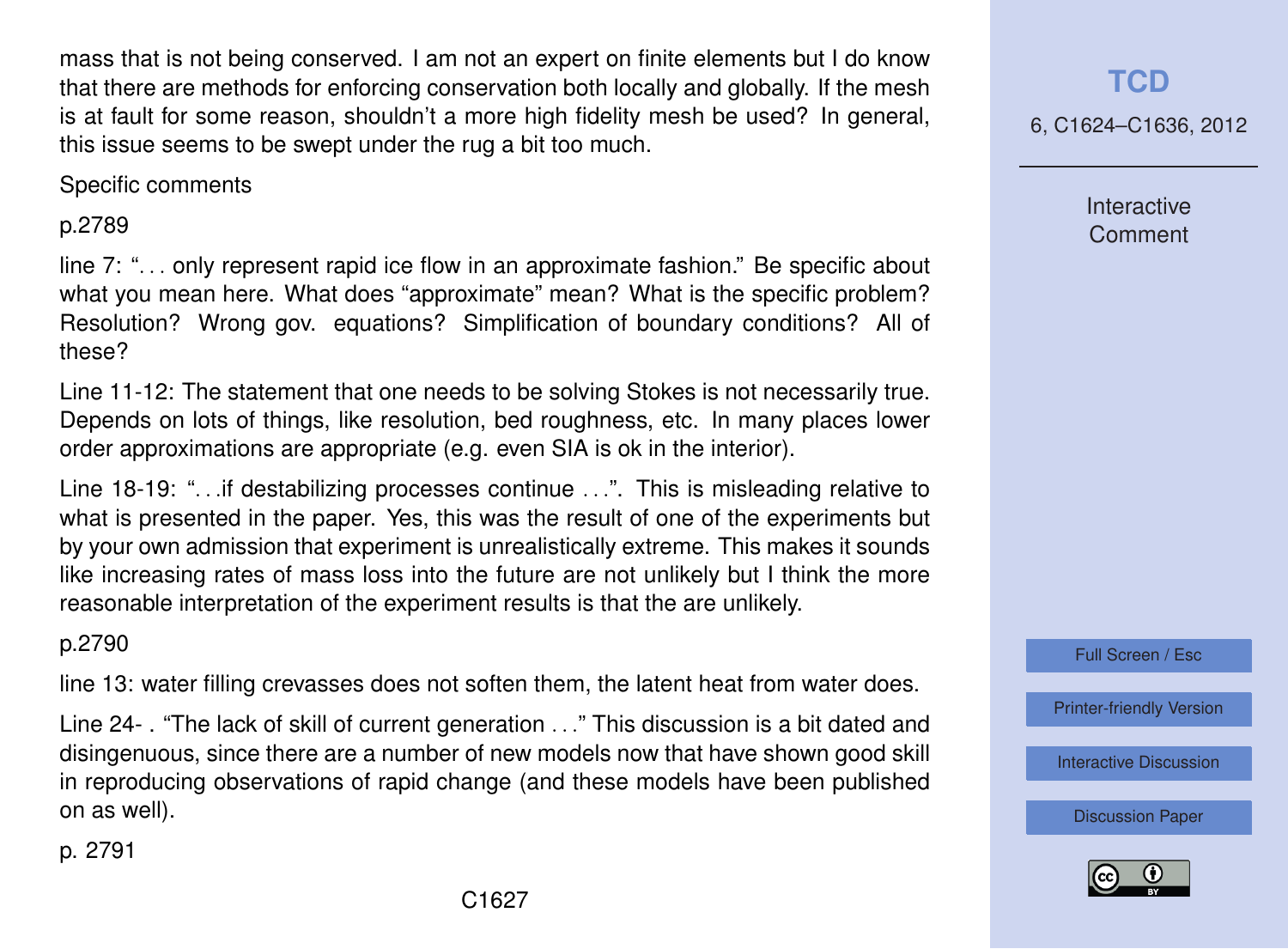$(i)$  –  $(iii)$ : It sounds like you are condemning all approximations to Stokes (e.g. even 1storder, LIL2, etc.) as inappropriate. This is not true, as they are still valid approximations over large areas of the ice sheets. I agree that Stokes is required in some areas, but not everywhere all of the time.

Line 25: "We present the first model ..." Is this statement entirely true? ISSM has many of these same capabilities.

Line 26-27: The reference to Seroussi et al. is out of place or incorrect here. The anomalous surface mass balance implied from the initialization procedure used here is only partly due to errors in ice flux data (as discussed in Seroussi et al.). The bulk of it is due to the fact that your initialization procedure is tuning a single model field, the basal sliding parameter, when in fact there are many other inconsistencies between your initial model state and the velocities you are trying to "fit" (e.g. incorrect internal temperatures and ice softness).

p.2792:

Section 2.1: Logically, it seems like the governing Stokes equations should be presented first, since they are generic, followed by the constitutive law, which is not (currently, this order is reversed).

Section 2.1: Somewhere in here, mention where the non-linearity comes from explicitly. That is, from the strain-rate dependence of the viscosity.

Line 20 - : Save the information on how you get the temperature field for the discussion of initialization? It seems awkwardly force in here. It would suffice to say that you use a constant temperature field for A(T) and that you discuss the details further below. Also, it would be good to state why it is justified to hold the temperature field fixed over time. Presumably because it will change little on a ∼100 yr timescale (which I agree with, but it should be stated).

**[TCD](http://www.the-cryosphere-discuss.net)**

6, C1624–C1636, 2012

Interactive **Comment** 

Full Screen / Esc

[Printer-friendly Version](http://www.the-cryosphere-discuss.net/6/C1624/2012/tcd-6-C1624-2012-print.pdf)

[Interactive Discussion](http://www.the-cryosphere-discuss.net/6/2789/2012/tcd-6-2789-2012-discussion.html)

[Discussion Paper](http://www.the-cryosphere-discuss.net/6/2789/2012/tcd-6-2789-2012.pdf)



p.2793: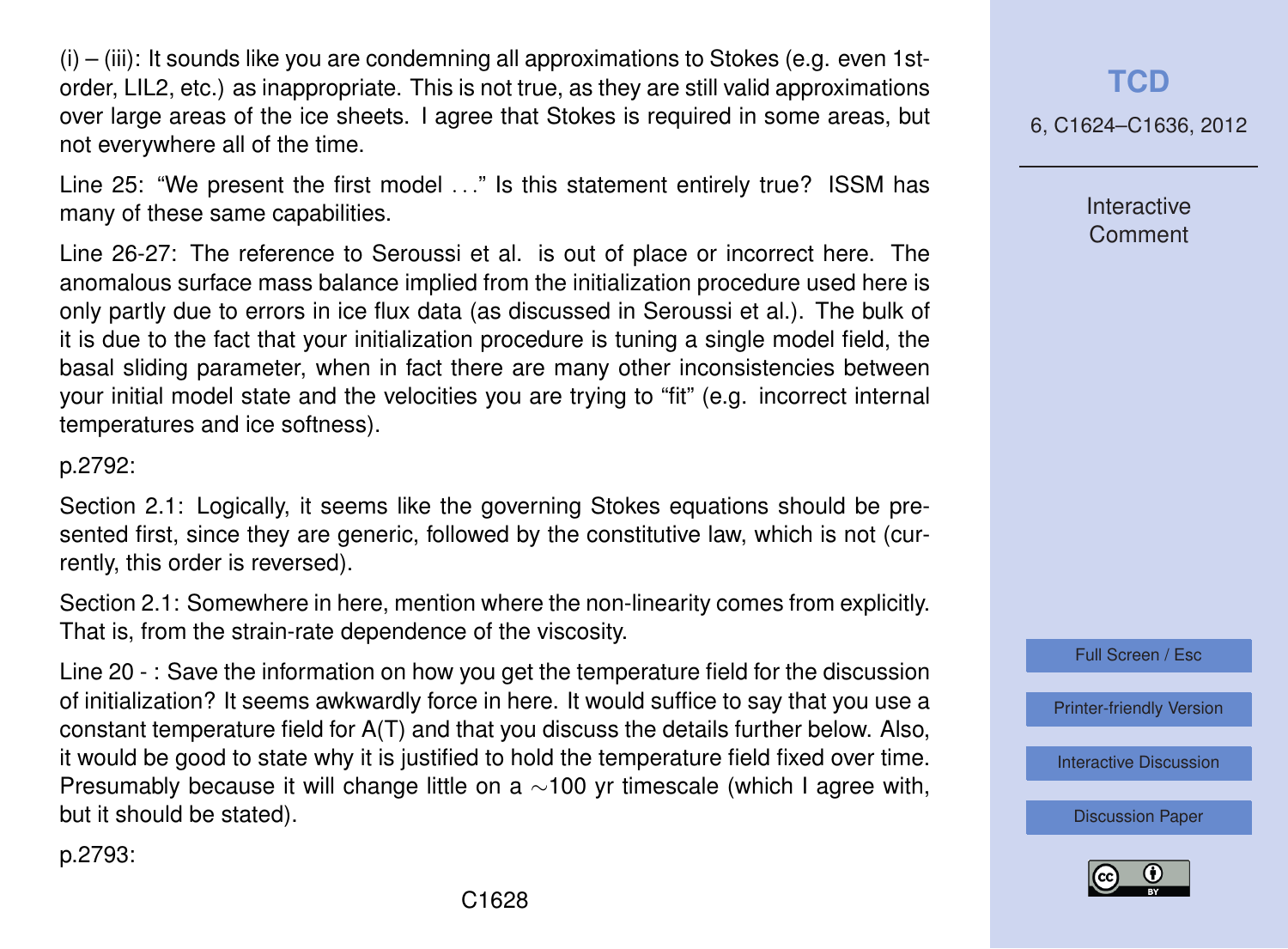C1629

line 23-24: The equation for the boundary condition should be written out instead of just given in writing.

p. 2794:

line 3-6: Overall, I don't think enough information is given as to why the flux is not conserved at the base (e.g. why the no-penetration bc cannot be enforced). There are methods to do so, why aren't they implemented here? If the amount of mass loss was trivial, it might not matter, but 10% of the discharge flux is a pretty large number.

Line 6-9: clarify that you are applying "hydrostatic pressure" as a b.c. at the ice-ocean lateral boundary.

Line 17: The "metric tensor" is mentioned in terms of constructing the mesh but you haven't really explained what it is or why / how it is used. My impression is that the Hessian of the velocities is used as a weighting factor for deciding where to focus resolution, and maybe the description would be more informative if it was simplified to a statement of that nature.

In terms of the meshing, it is not clear here if YAMS does the mesh optimization or if that is something the authors came up with. A few more references on the meshing might be adequate to cover questions like this.

p.2795: line 16-17: Again, the ice flux divergence anomalies are not entirely the result of the issues discussed in Seroussi et al. They are largely the result of the fact that your initial state, even though optimized to match observed velocities, are not in equilibrium with the current ice sheet geometry because of, e.g. incorrect or missing model transients, incorrect/unknown rheological properties, etc. By referring to Seroussi et al., it sounds like you are arguing that the mismatch between the flux divergence and the surface mass balance – resulting in very noisy and unphysical vertical velocities at the surface - is entirely due to uncertainties in the geometry data for the ice sheet. This is not true.

## **[TCD](http://www.the-cryosphere-discuss.net)**

6, C1624–C1636, 2012

Interactive Comment



[Printer-friendly Version](http://www.the-cryosphere-discuss.net/6/C1624/2012/tcd-6-C1624-2012-print.pdf)

[Interactive Discussion](http://www.the-cryosphere-discuss.net/6/2789/2012/tcd-6-2789-2012-discussion.html)

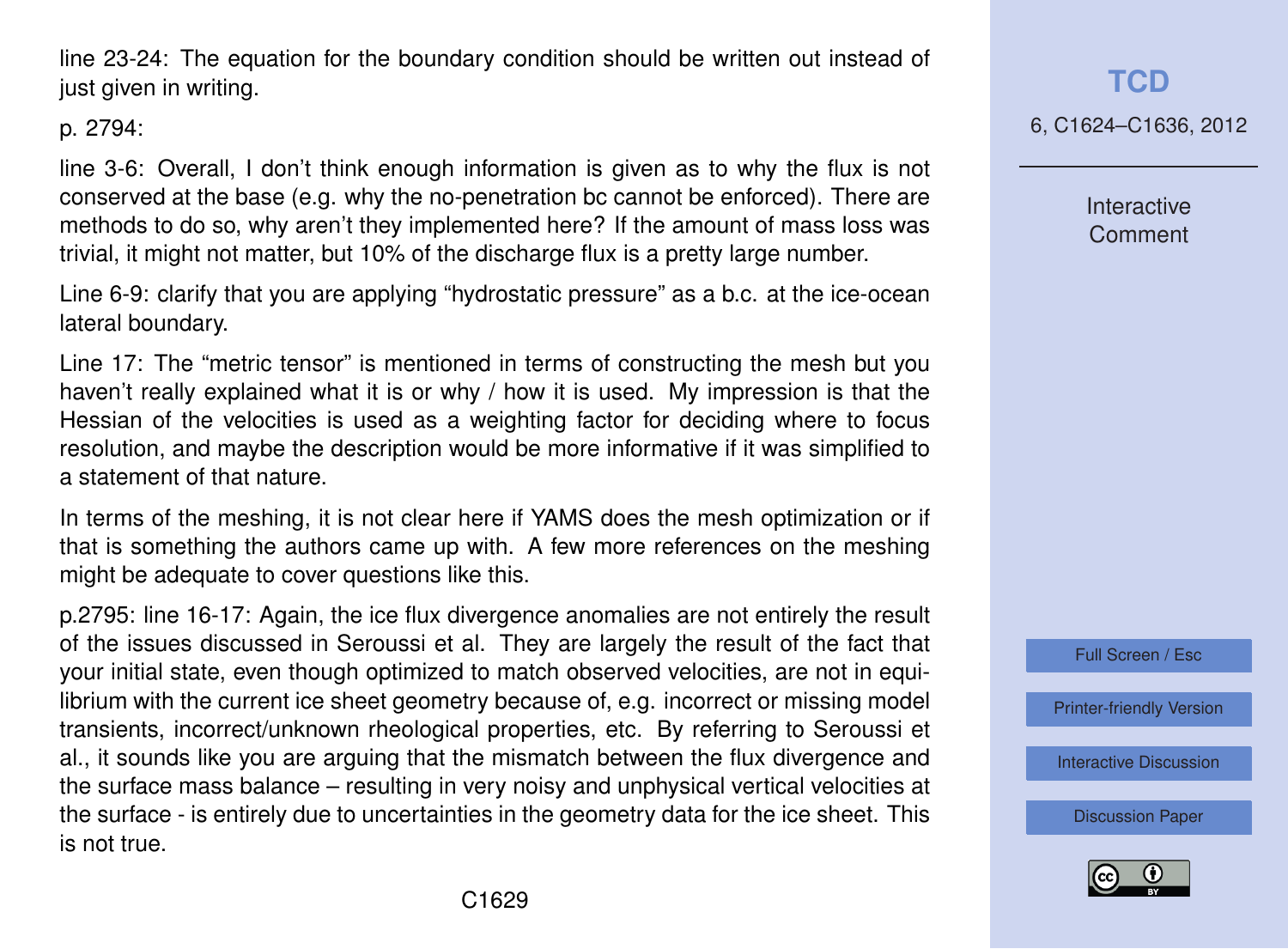p.2797:

line 5: Not clear to me why you are discussing the ice sheet surface topography here.

p.2798:

line 4-5: When discussing the regularization, note why it is necessary; to enforce a "smoothness" constraint.

p.2799-2800:

Section 3.1.4 - 3.1.5: Note somewhere in this section whether or not the optimized values of Bˆ2 are consistent with the basal thermal conditions (i.e. does sliding take place if and only if  $T = T$  pmp?).

p.2801:

(ii) Note that optimization on multiple parameters simultaneously (e.g. a 3d enhancement factor) could improve the fit between model and observations.

## p.2802:

line 14-16: Again, I think you are assigning to much blame for the unrealistic surface vertical velocities (that is, the result of the flux divergence) to the uncertainties in ice thickness, when most of them are due to the uncertainty in other parameter values that result in, e.g. and incorrect vertical velocity structure.

Line 19-23: The problem discussed here is probably also due to the fact that the thicknesses for many outlets are poorly known and underestimated (i.e., they need to thicken up in order to evacuate the ice flowing to them because, in reality, they actually are thicker (deeper) than the current geometry data allow for).

p.2803:

line 9-10: somewhere here, tell us where your surface mass balance comes from (Ettema et al?).

**[TCD](http://www.the-cryosphere-discuss.net)**

6, C1624–C1636, 2012

**Interactive Comment** 

Full Screen / Esc

[Printer-friendly Version](http://www.the-cryosphere-discuss.net/6/C1624/2012/tcd-6-C1624-2012-print.pdf)

[Interactive Discussion](http://www.the-cryosphere-discuss.net/6/2789/2012/tcd-6-2789-2012-discussion.html)

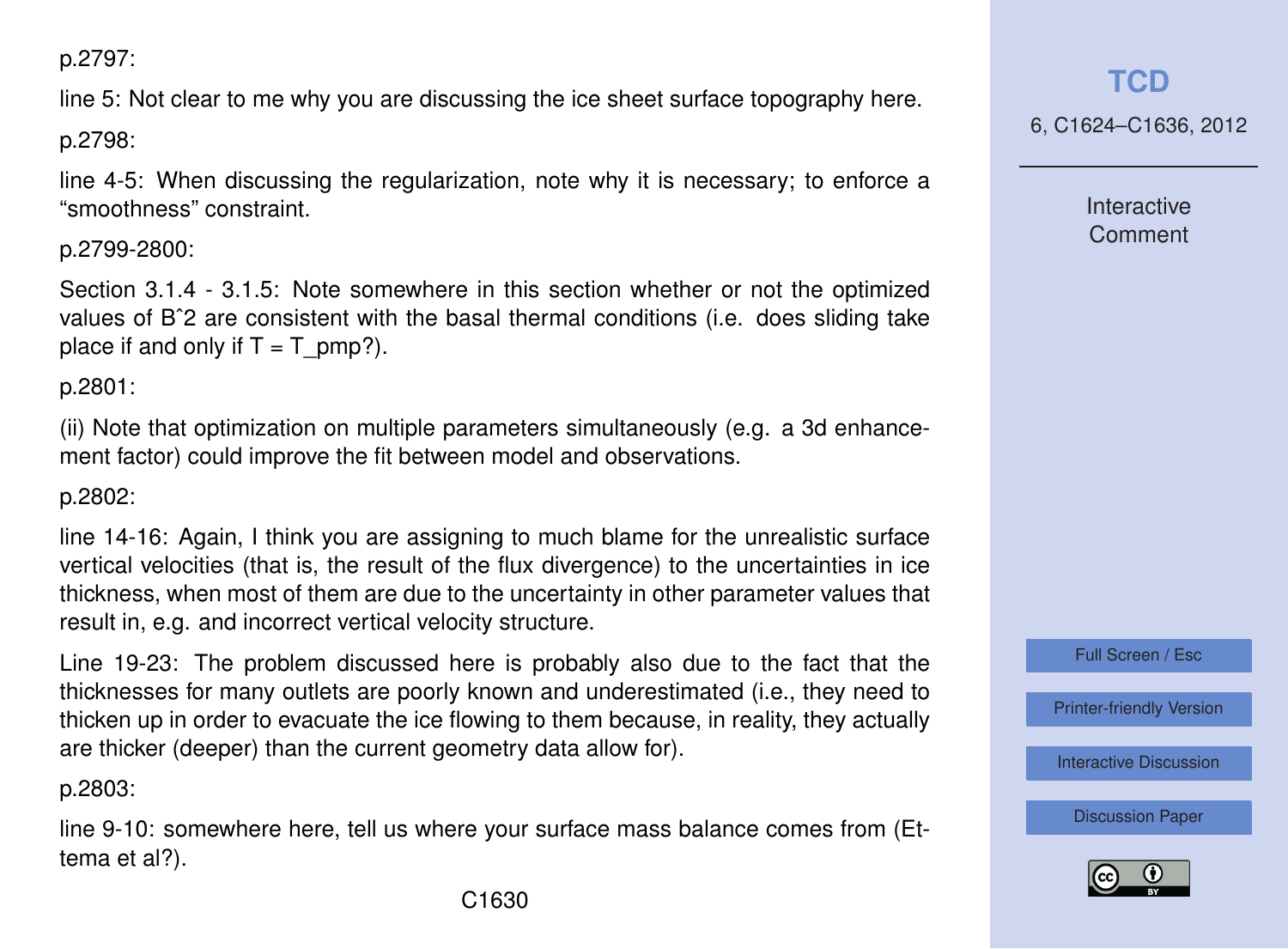line 10: The ice extent (lateral I assume?) does not evolve much . . . but can it? Isn't the mesh extent fixed ahead of time? Can the margin advance and retreat freely? Only retreat (e.g. formerly ice filled cells become ice free)?

Line 20-23: Again, most of the uncertainties that require the surface relaxation (or alternatively, would require a "synthetic" surface mass balance, given by the flux divergence field) here are NOT due to uncertainties in the bedrock elevations, but due to uncertainties in the model initial conditions.

#### p.2804:

Section 4.1: Somewhere you need to give appropriate credit to the SeaRISE effort, who designed and organized the data for at least a few of the experiments reported on here. Either reference the website (e.g. for the data), or the publications that have been submitted, or both.

Section 4.1: Note that the in the first beta forcing scenario (halving its value), the change is implemented as a step function.

Line 18-20: But this last scenario IS unrealistic. Decreasing basal friction temporarily and in a few locations (e.g., I doubt that anyone things that all of Greenland is going to surge all at the same time) is a lot different than decreasing it by an order of magnitude everywhere. The more honest way to report this would be as a sensitivity analysis, as discussed above.

#### p.2805:

line 10-12: As discussed above, the 10% of discharge mass loss through the basal boundary seems substantial and problematic. This is not a small number, and one fundamental requirement for an ice sheet model would seem to be conservation (at least to a much smaller tolerance than this).

p.2806:

## **[TCD](http://www.the-cryosphere-discuss.net)**

6, C1624–C1636, 2012

**Interactive Comment** 

Full Screen / Esc

[Printer-friendly Version](http://www.the-cryosphere-discuss.net/6/C1624/2012/tcd-6-C1624-2012-print.pdf)

[Interactive Discussion](http://www.the-cryosphere-discuss.net/6/2789/2012/tcd-6-2789-2012-discussion.html)

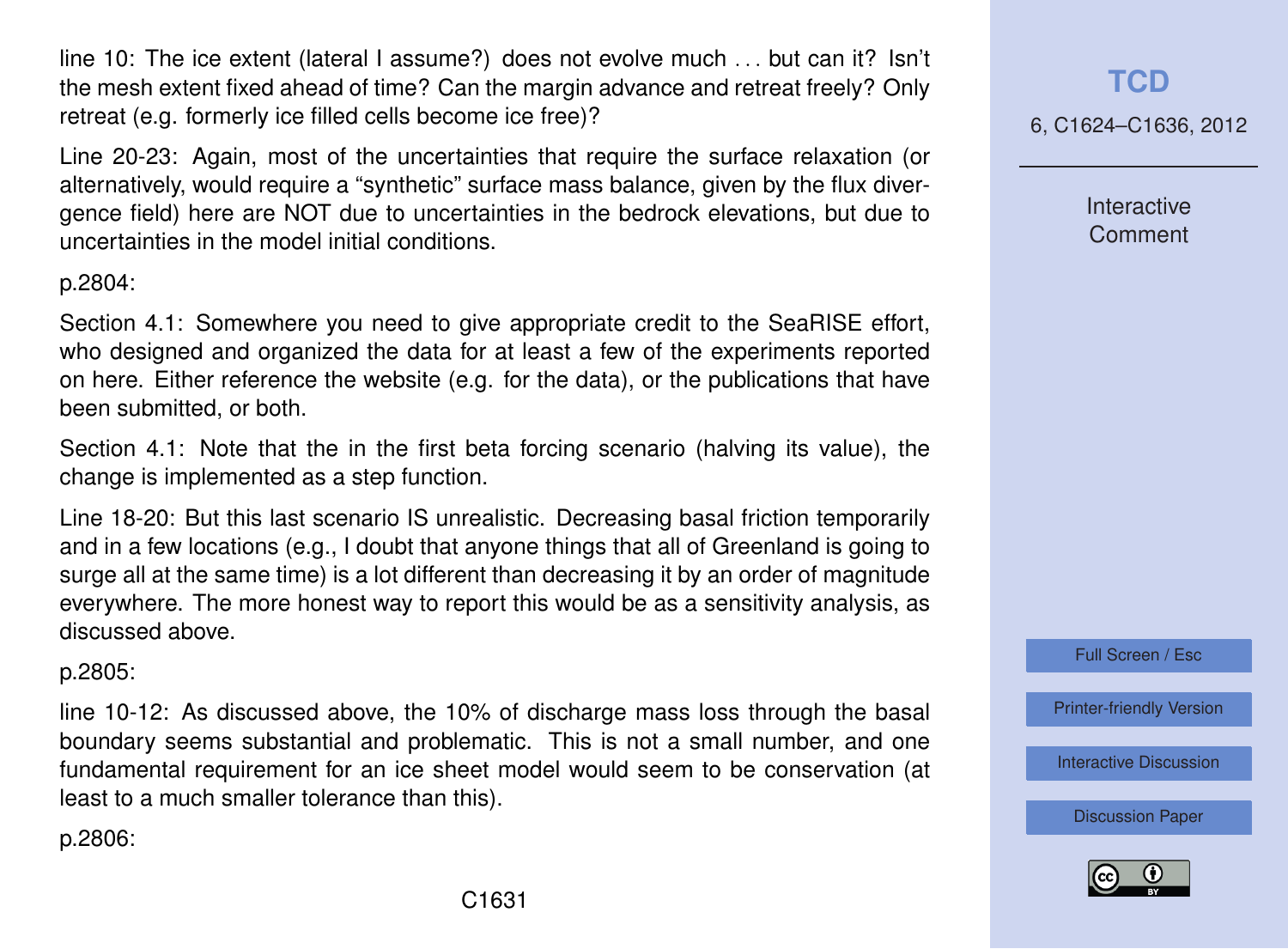line 7-10: I think that what is written here could be interpreted incorrectly. That is, one might read this as implying that one needs to reduce the friction parameter by ∼1/2 everywhere from your initial condition in order to bring your model in line with current observations. Is that what you mean?

Line 15-17: "This pattern is expected . . .". This is not an entirely honest statement, as there is at least as much evidence arguing that excess runoff will have very little effect on ice sheet mass flux (as efficient drainage systems will buffer the impact of increased melt on basal sliding).

Line 20-: See discussion above about how this experiment is interpreted and reported on, which I think could be made substantially better (and more honest).

#### p.2807-2808:

The section describing the comparison of observed vs. modeled rates of surface elevation change doesn't add very much and seems like a distraction. I would suggest removing it from the paper.

#### p.2808:

line 5-9: You are really only partially satisfying one present-day initial condition, that of approx. matching the observed velocities. I'm not saying this is trivial, but there are certainly other conditions you are not matching (e.g. geometry, observed rates of change, internal temperatures, etc.). You might be more specific about what you mean here by "present-day conditions".

Line 14-16: We already know that surface mass balance AND discharge will govern the ice sheet's future evolution (this was a conclusion from AR4 afterall), so this is a somewhat trivial conclusion to be making here.

p.2808-2809, line 25-line 2: It's not clear to me how the "extrapolation" was done here and how it is being compared to the value from Price et al. I think the latter value they are referring to (∼90 mm of SLR by 2100) contains approximately equal parts SMB

# **[TCD](http://www.the-cryosphere-discuss.net)**

6, C1624–C1636, 2012

**Interactive Comment** 



[Printer-friendly Version](http://www.the-cryosphere-discuss.net/6/C1624/2012/tcd-6-C1624-2012-print.pdf)

[Interactive Discussion](http://www.the-cryosphere-discuss.net/6/2789/2012/tcd-6-2789-2012-discussion.html)

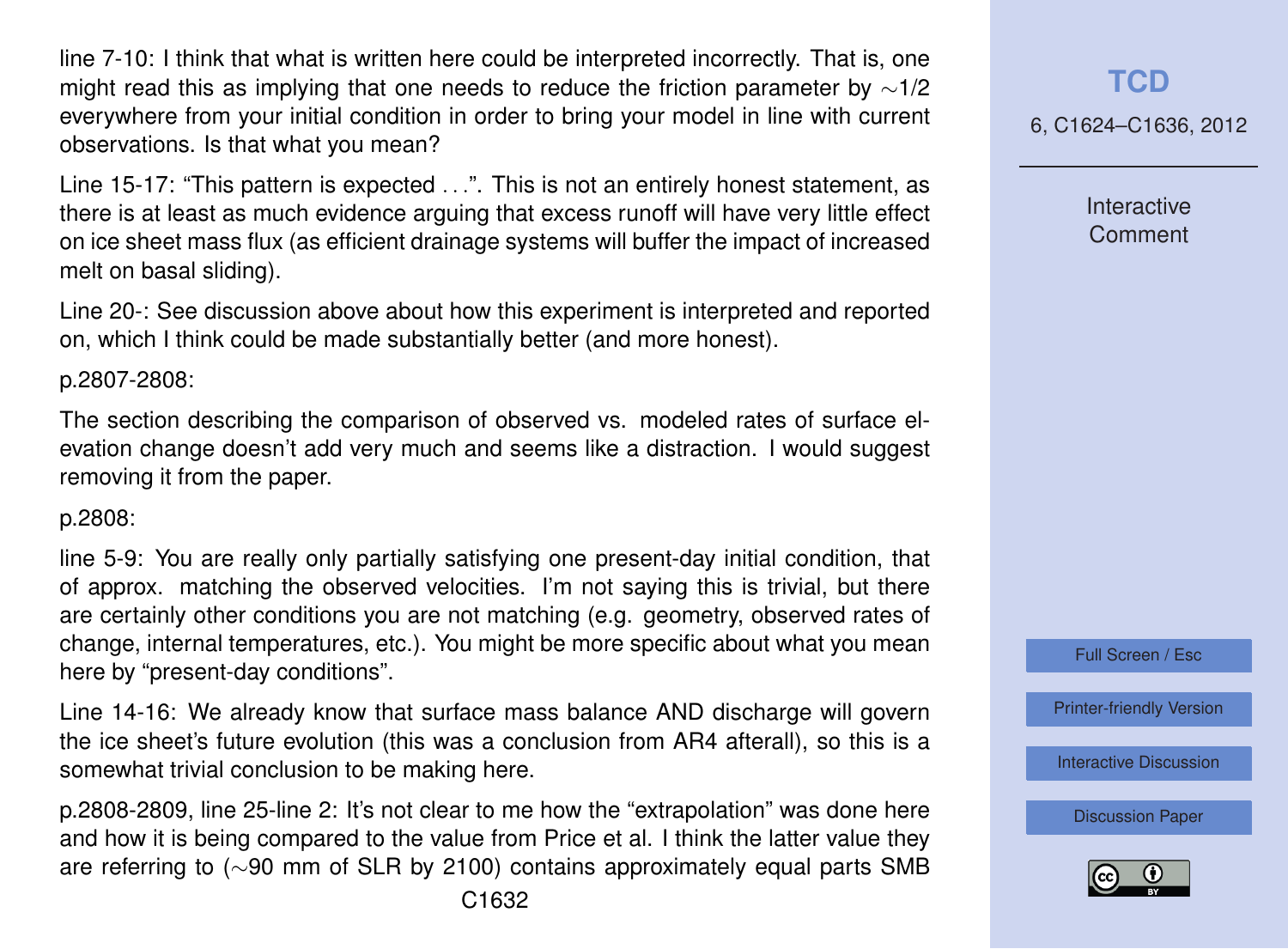and dynamic discharge. Again, unclear if/how these two values should be compared, or how the extrapolated value reported on here is obtained.

p.2809, Line 2-8: The "continually increased" sliding perturbation scenario is discussed here as if it is realistic. Again, it seems like the more honest way to report these results is to note that, in order to come close to the Pfeffer et al. upper bounds (that are quoted here), you have to do something fairly crazy and unrealistic to the model (decrease friction everywhere by an order of mag. over a century). Thus, both the Pfeffer kinematic arguments and the modeling conducted here are in approx. agreement on what might be an upper bound for dynamic mass loss from Greenland over the next century. This seems like a more honest way to discuss these results (as opposed to hinting that this kind of behavior might actually be expected).

Technical corrections

The word "enhancing" is used often throughout the paper. It would be better to use a specific word, e.g. "enhancing . . . sea-level rise" —> "increasing . . . sea-level rise".

p.2789

Line 12: "unstructured mesh" —> "variable resolution unstructured mesh" ?

p.2790

line 8: "The flow of an ice sheet . . .". I think this should be a new paragraph, but at the same time, this statement doesn't seem relevant here. Shouldn't it be moved to where the gov. equations / model are discussed?

p.2791

(iii) "The most uncertain parameterization  $\dots$ " —> "The most uncertain process"

line 18: provide a general ref. for "Elmer/Ice code".

p.2792:

**[TCD](http://www.the-cryosphere-discuss.net)**

6, C1624–C1636, 2012

Interactive Comment

Full Screen / Esc

[Printer-friendly Version](http://www.the-cryosphere-discuss.net/6/C1624/2012/tcd-6-C1624-2012-print.pdf)

[Interactive Discussion](http://www.the-cryosphere-discuss.net/6/2789/2012/tcd-6-2789-2012-discussion.html)

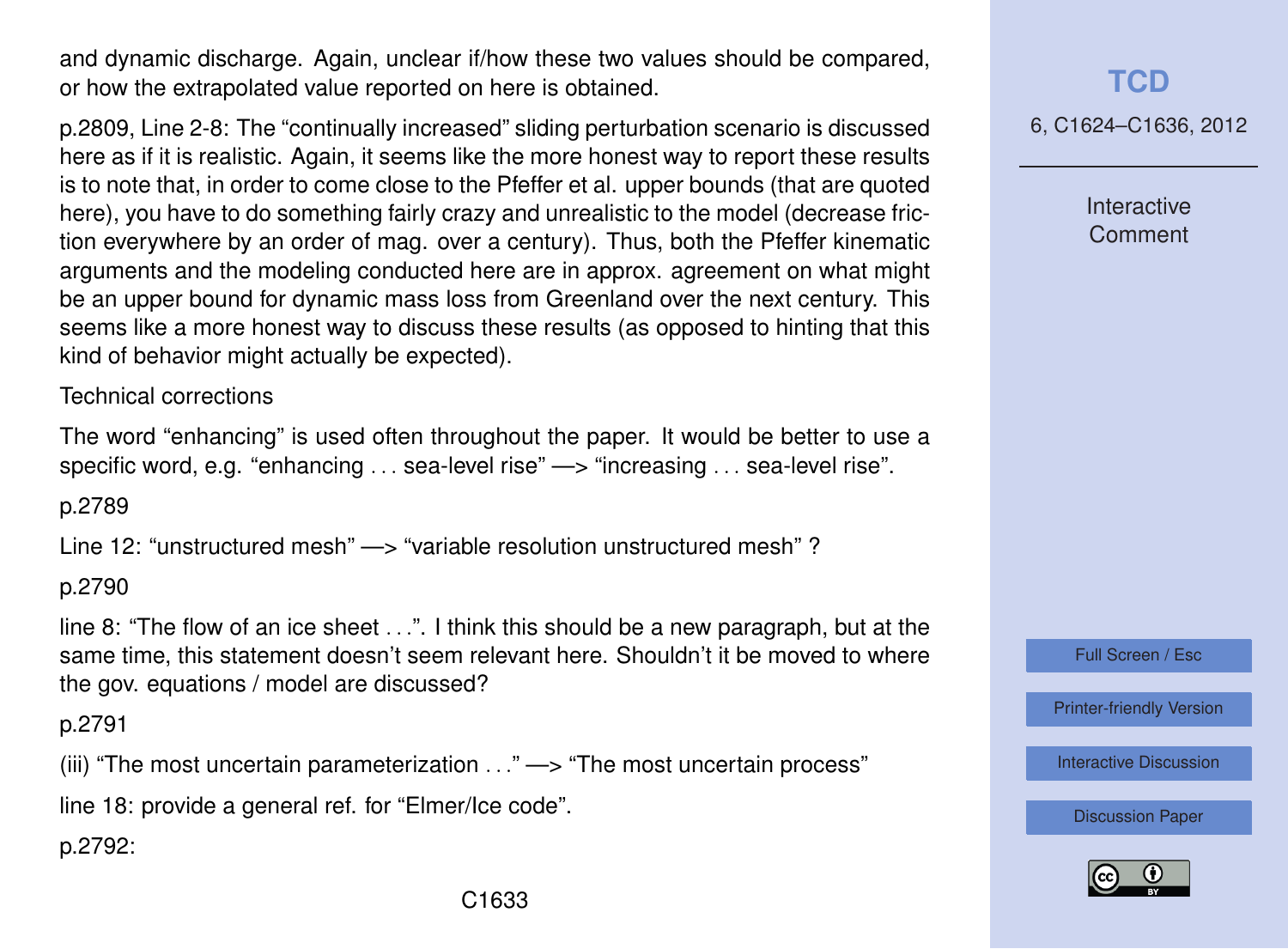Suggest a new paragraph at the end of this section (before section 2 starts). For example, "We first discuss the governing equations, the model, and our meshing strategy, followed by a discussion of our initialization procedure. We then discuss the model perturbation experiments and the result of those experiments" (or something like this).

p.2793:

line 22: "accumulation: —> "accumulation rate"

p.2794:

Line 6-9: clarify that you are applying "hydrostatic pressure" as a b.c. at the ice-ocean lateral boundary.

Line 19: "YAMS" = . . . ?

Line 24-25: provide a link or ref. for the searise dataset used here?

p.2795:

line 10: Omit "full Stokes" (the inverse methods in the discussion don't need to be limited to only Stokes models).

Line 12: "basal friction field" —> "basal friction parameter" ? You aren't constraining the friction field with your initialization procedure, you are constraining the parameter relation basal velocity to basal traction/friction.

Line 20: "main outlets" —> "main outlet glaciers"

Line 23: Here you refer to the "basal friction coefficient", which is how it should be referred to elsewhere in the paper.

p.2796:

line 15: the notation "d\_B J\_0" is not clearly described.

Line 16: the symbol "|.|" is not used with equation 10 but with equation 9 (and should

6, C1624–C1636, 2012

**Interactive Comment** 

Full Screen / Esc

[Printer-friendly Version](http://www.the-cryosphere-discuss.net/6/C1624/2012/tcd-6-C1624-2012-print.pdf)

[Interactive Discussion](http://www.the-cryosphere-discuss.net/6/2789/2012/tcd-6-2789-2012-discussion.html)

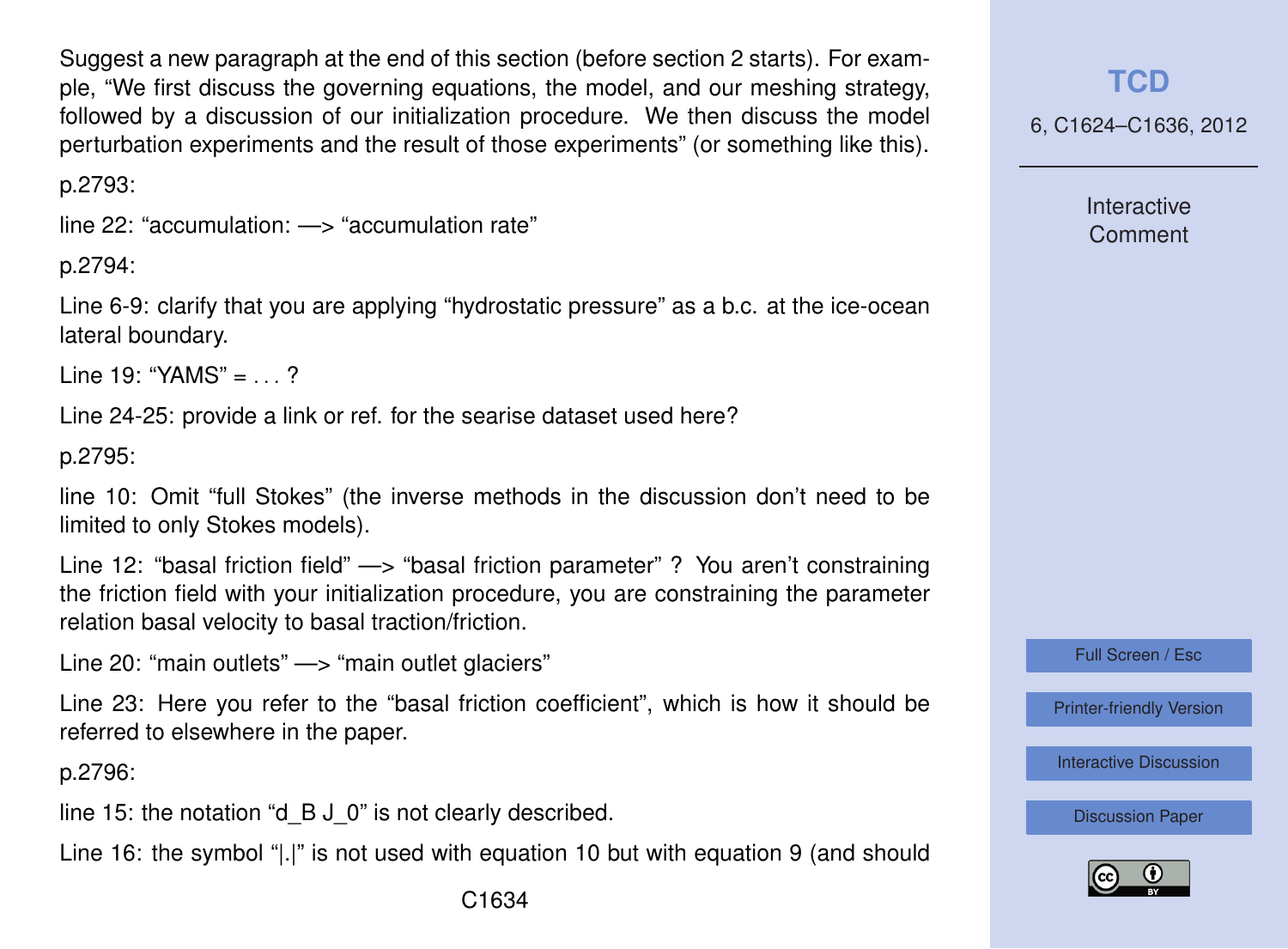be discussed after equation 9, not 10)

p.2797:

Line 18: "To avoid unphysical negative ..." —> "To avoid unphysical (e.g. negative) ..."

p.2799:

line 1: suggest rewriting sentence as, " . . . using a spatially varying step size rather than the fixed-step size used in the original gradient descent algorithm of A&G (2010)."

Line 10: "reverse communication MODE."

p.2800:

line 2-3: Provide a reference for the "L-curve" method?

p.2801:

line 8: "twin experiments" is awkward. What does this mean?

(iii) "Unsufficient" —> "Insufficient"

 $(iii)$  "... and of the data as, for example, the ice thickness  $\dots$ ". This should be a new topic (item iv?) as it doesn't have anything to do the other topic in item (iii).

p.2802:

line 11: "essentially" —> "especially" ?

line 13: clarify that by "climate" here you mean "surface mass balance"

p.2804:

line 3-4: Even though one of the two methods can't be conclusively argued for, note which one you use for the rest of the simulations reported on here.

Line 9: clarify that "climate forcing" here is only surface mass balance, since you are holding temperatures fixed.

**[TCD](http://www.the-cryosphere-discuss.net)**

6, C1624–C1636, 2012

**Interactive** Comment

Full Screen / Esc

[Printer-friendly Version](http://www.the-cryosphere-discuss.net/6/C1624/2012/tcd-6-C1624-2012-print.pdf)

[Interactive Discussion](http://www.the-cryosphere-discuss.net/6/2789/2012/tcd-6-2789-2012-discussion.html)